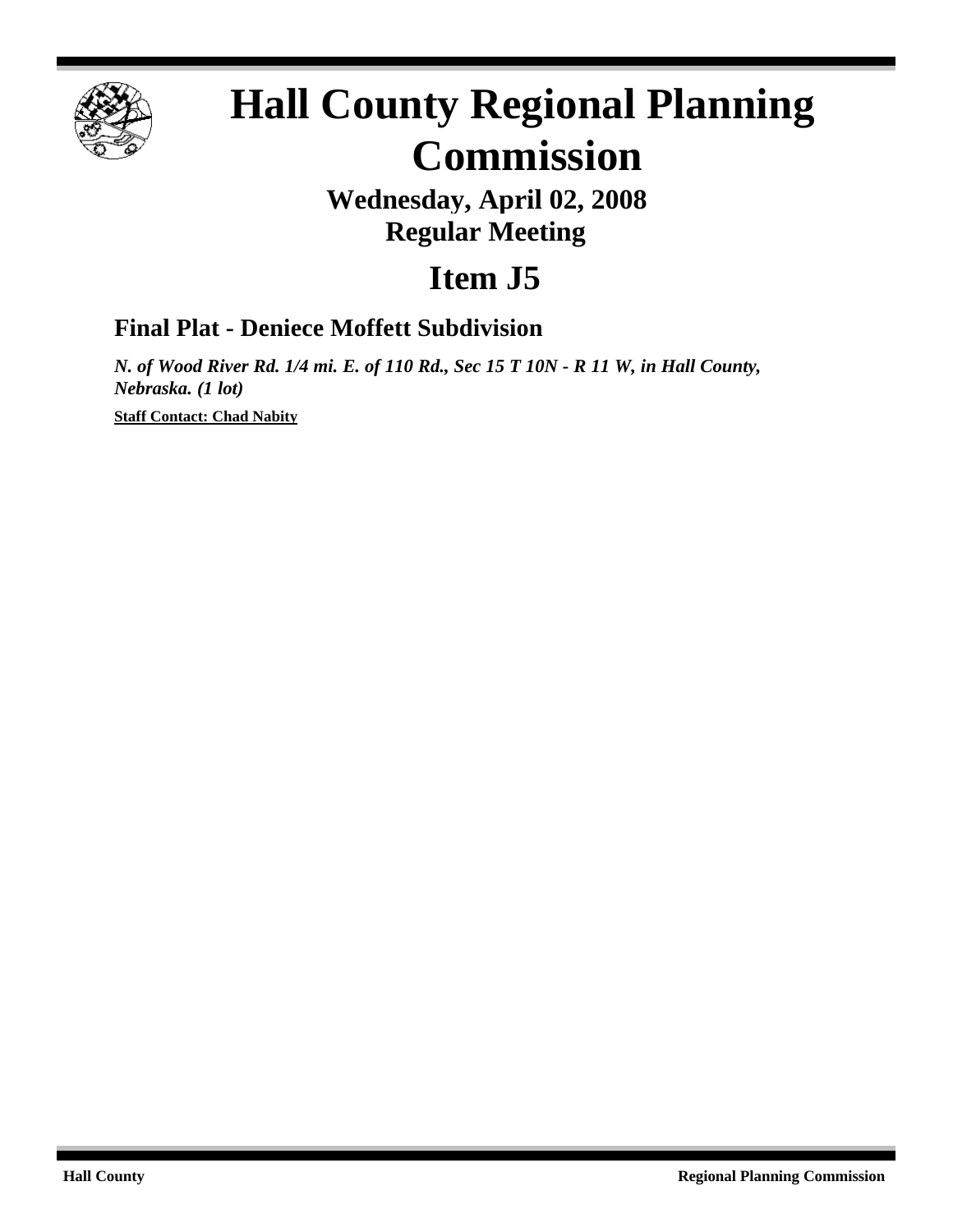March 14, 2008

Dear Members of the Board:

#### **RE: Final Plat – Deniece Moffett Subdivision.**

For reasons of Section 19-923 Revised Statues of Nebraska, as amended, there is herewith submitted a final plat of Deniece Moffett Subdivision, located South of Guenther Road and North of Wood River Road, Hall County, Nebraska.

This final plat proposes to create 1 lot on a tract of land, comprising a part of the South Half of the Southwest Quarter (S1/2SW1/4), of Section fifteen (15), Township Ten (10) North Range Eleven (11) West of the 6<sup>th.</sup> P.M., in Hall County, Nebraska.

You are hereby notified that the Regional Planning Commission will consider this final plat at the next meeting that will be held at 6:00 p.m. on April 2, 2008 in the Council Chambers located in Grand Island's City Hall.

Sincerely,

Chad Nabity, AICP Planning Director

cc: City Clerk City Attorney Director of Public Works Director of Utilities Director of Building Inspections Manager of Postal Operations Rockwell And Associates

This letter was sent to the following School Districts 1R, 2, 3, 8, 12, 19, 82, 83, 100, 126.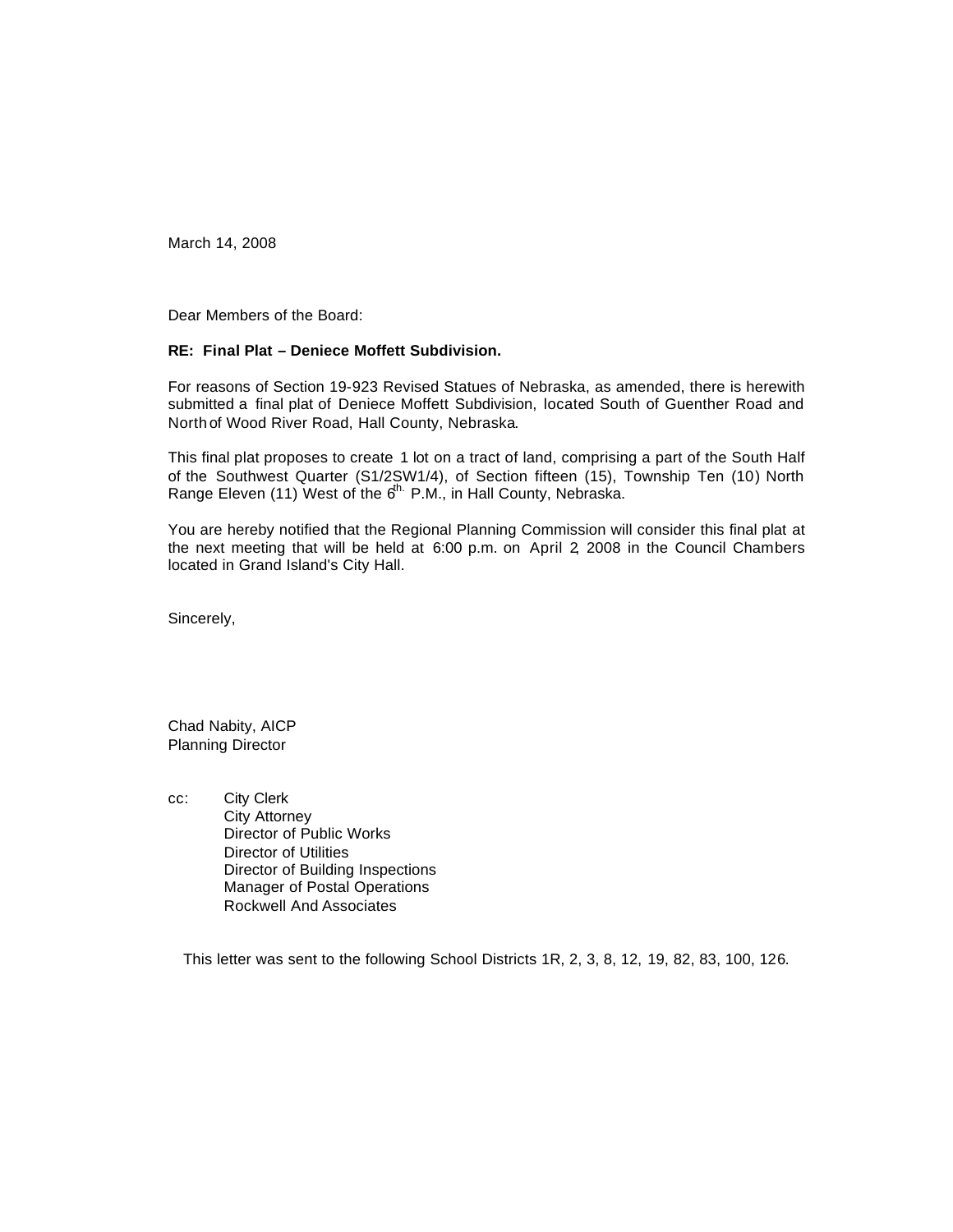